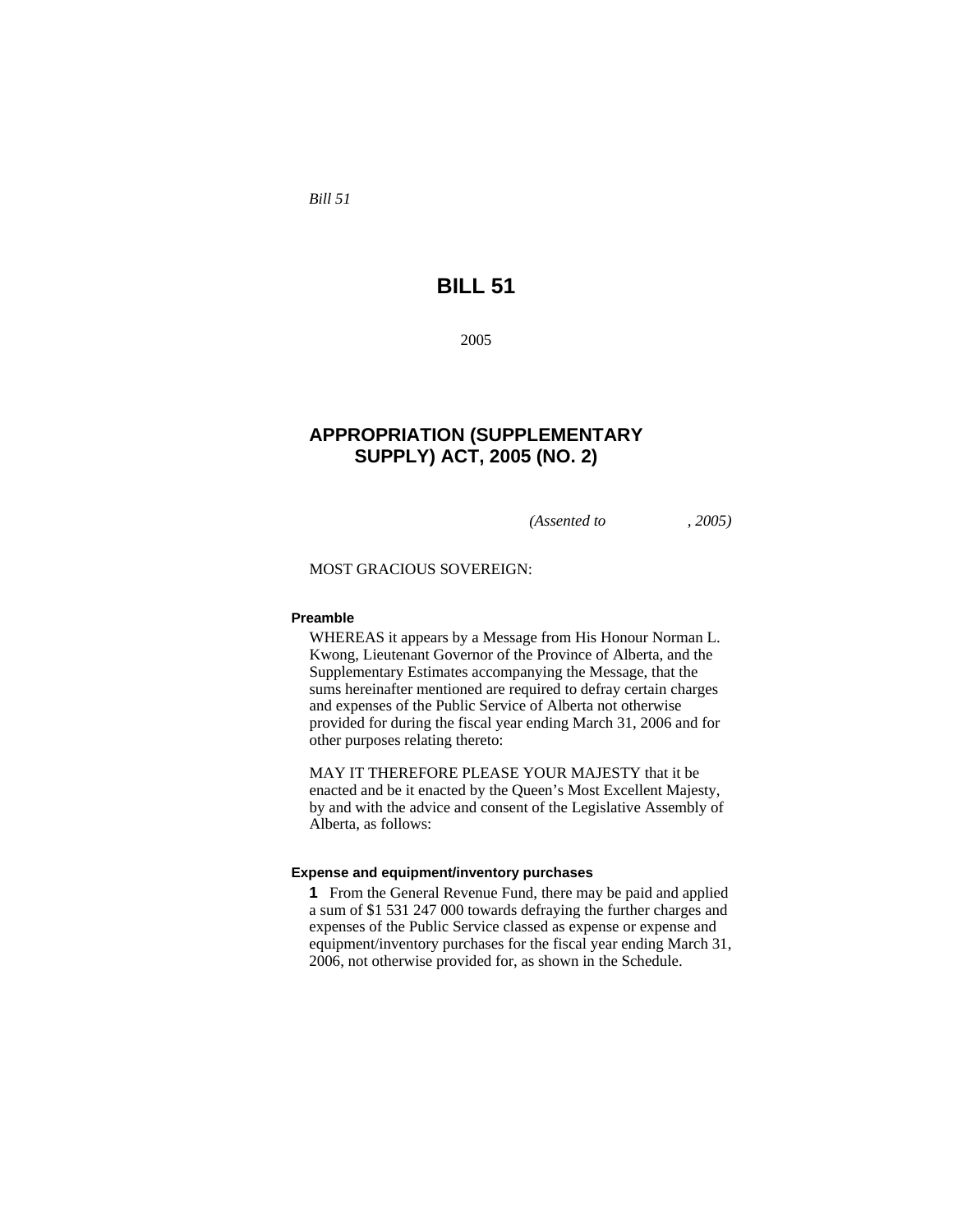#### **Capital investment**

**2** From the General Revenue Fund, there may be paid and applied a sum of \$234 150 000 towards defraying the further charges and expenses of the Public Service classed as capital investment for the fiscal year ending March 31, 2006, not otherwise provided for, as shown in the Schedule.

### **Lottery Fund payments**

**3** From the Lottery Fund, there may be paid and applied a sum of \$5 000 000 towards defraying the further charges and expenses of the Public Service classed as Lottery Fund payments for the fiscal year ending March 31, 2006, not otherwise provided for, as shown in the Schedule.

#### **Accountability**

**4** The due application of all money expended under this Act shall be accounted for.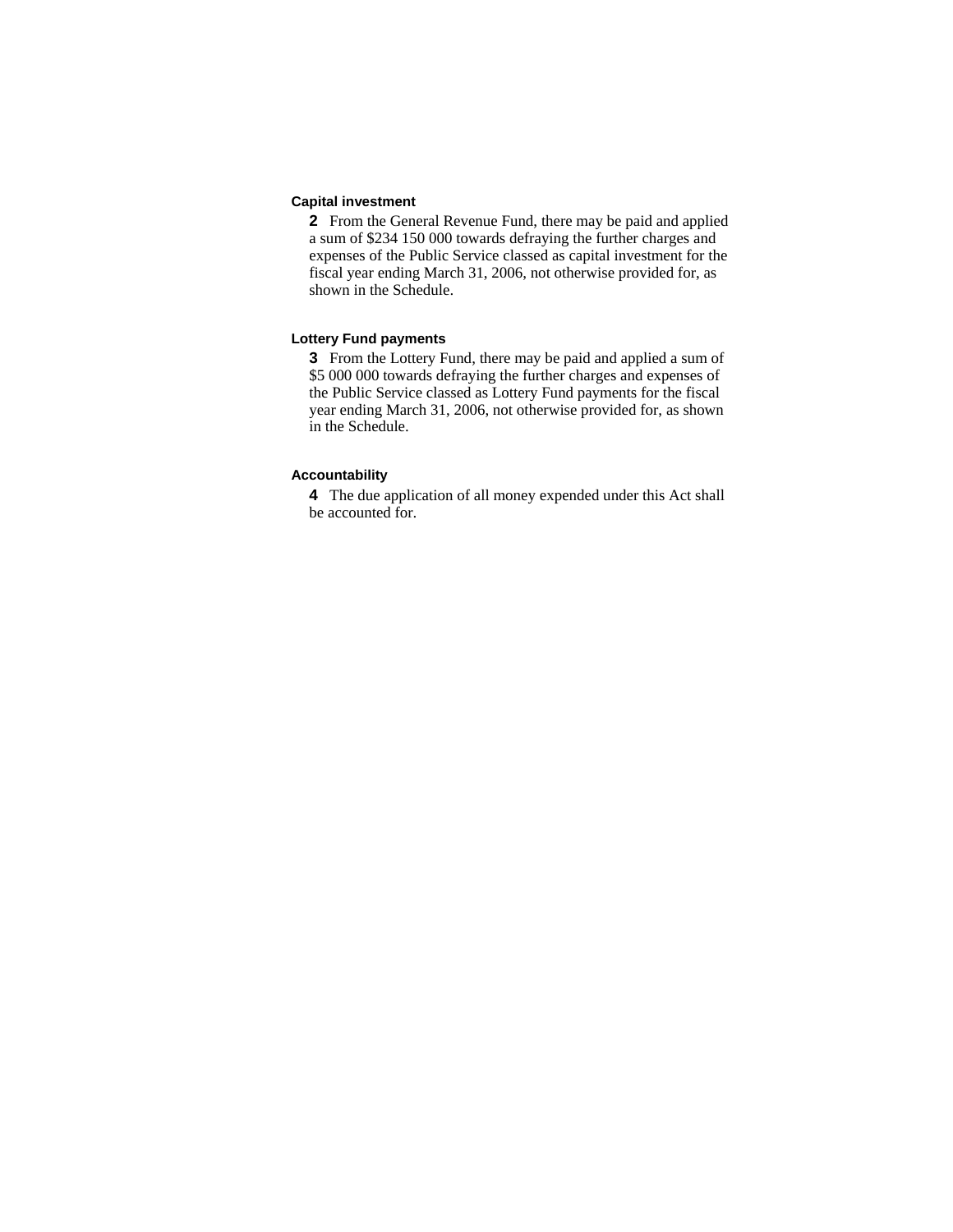## **Schedule**

Votes

## **GOVERNMENT**

| <b>ADVANCED EDUCATION</b><br>Expense and            |                   |
|-----------------------------------------------------|-------------------|
| <b>Equipment/Inventory Purchases</b>                | \$<br>99 000 000  |
| AGRICULTURE, FOOD AND<br>RURAL DEVELOPMENT          |                   |
| Expense and<br><b>Equipment/Inventory Purchases</b> | \$<br>288 289 000 |
| <b>CHILDREN'S SERVICES</b><br>Expense and           |                   |
| <b>Equipment/Inventory Purchases</b>                | \$<br>38 400 000  |
| <b>COMMUNITY DEVELOPMENT</b><br>Expense and         |                   |
| <b>Equipment/Inventory Purchases</b>                | \$<br>24 030 000  |
| Capital Investment                                  | 2 970 000         |
| <b>EDUCATION</b>                                    |                   |
| Expense and                                         |                   |
| <b>Equipment/Inventory Purchases</b>                | \$<br>75 133 000  |
| <b>ENVIRONMENT</b><br>Expense and                   |                   |
| <b>Equipment/Inventory Purchases</b>                | \$<br>5 200 000   |
| <b>GAMING</b>                                       |                   |
| Expense                                             | \$<br>75 000 000  |
| Lottery Fund payments                               | 5 000 000         |
| <b>HEALTH AND WELLNESS</b><br>Expense and           |                   |
| <b>Equipment/Inventory Purchases</b>                | \$<br>64 630 000  |